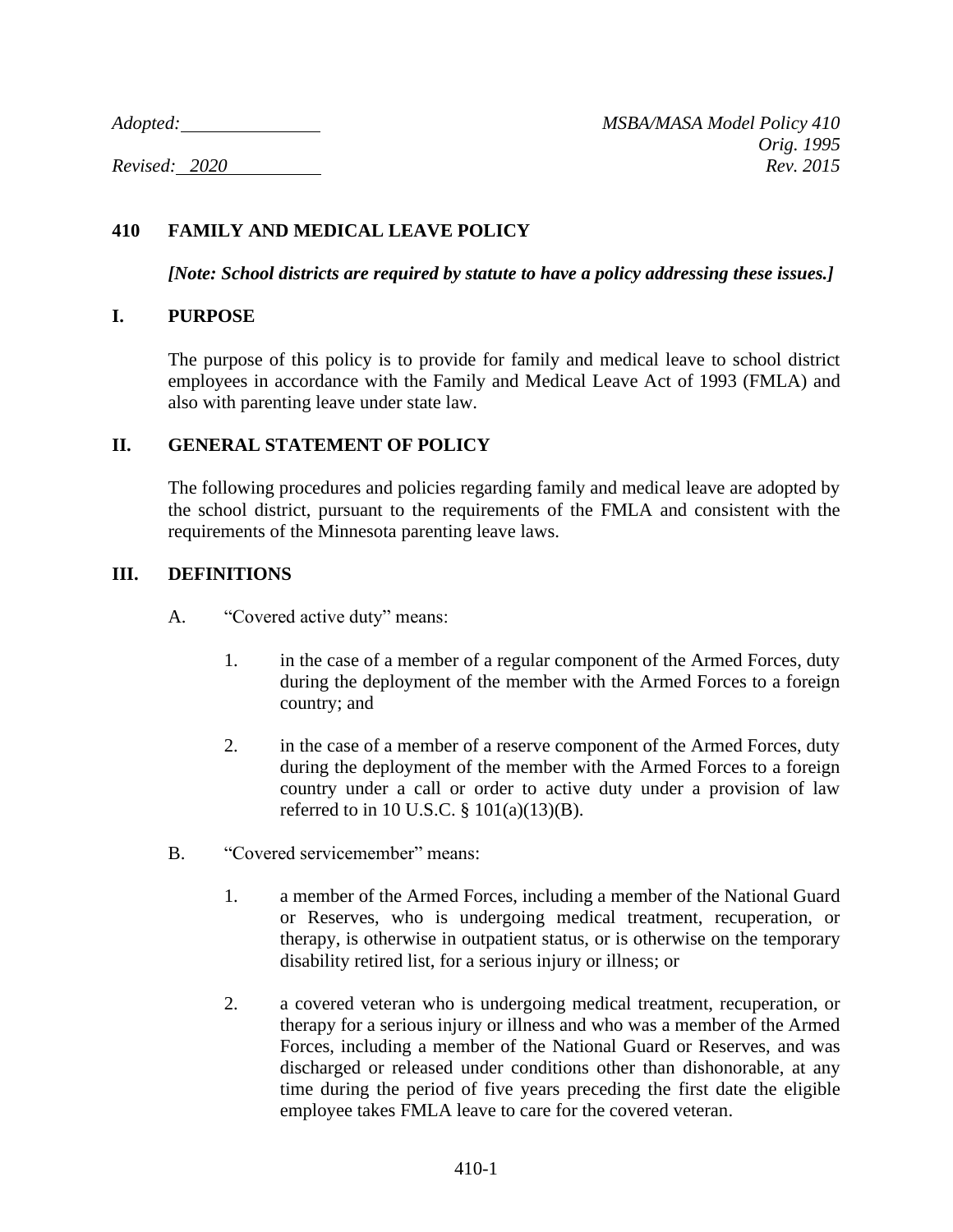- C. "Eligible employee" means an employee who has been employed by the school district for a total of at least 12 months and who has been employed for at least 1,250 hours of service during the 12-month period immediately preceding the commencement of the leave. An employee returning from fulfilling his or her Uniformed Services Employment and Reemployment Rights Act (USERRA) covered service obligation shall be credited with the hours of service that would have been performed but for the period of absence from work due to or necessitated by USERRA-covered service. In determining whether the employee met the hours of service requirement, and to determine the hours that would have been worked during the period of absence from work due to or necessitated by USERRA-covered service, the employee's pre-service work schedule can generally be used for calculations. While the 12 months of employment need not be consecutive, employment periods prior to a break in service of seven years or more may not be counted unless the break is occasioned by the employee's fulfillment of his or her USERRA-covered service obligation or a written agreement, including a collective bargaining agreement, exists concerning the school district's intention to rehire the employee after the break in service.
- D. "Military caregiver leave" means leave taken to care for a covered servicemember with a serious injury or illness.
- E. "Next of kin of a covered servicemember" means the nearest blood relative other than the covered servicemember's spouse, parent, son, or daughter, in the following order of priority: blood relatives who have been granted legal custody of the covered servicemember by court decree or statutory provisions, brothers and sisters, grandparents, aunts and uncles, and first cousins, unless the covered servicemember has specifically designated in writing another blood relative as his or her nearest blood relative for purposes of military caregiver leave under the FMLA. When no such designation is made and there are multiple family members with the same level of relationship to the covered servicemember, all such family members shall be considered the covered servicemember's next of kin, and the employee may take FMLA leave to provide care to the covered servicemember, either consecutively or simultaneously. When such designation has been made, the designated individual shall be deemed to be the covered servicemember's only next of kin.
- F. "Outpatient status" means, with respect to a covered servicemember who is a current member of the Armed Forces, the status of a member of the Armed Forces assigned to:
	- 1. a military medical treatment facility as an outpatient; or
	- 2. a unit established for the purpose of providing command and control of members of the Armed Forces receiving care as outpatients.
- G. "Qualifying exigency" means a situation where the eligible employee seeks leave for one or more of the following reasons: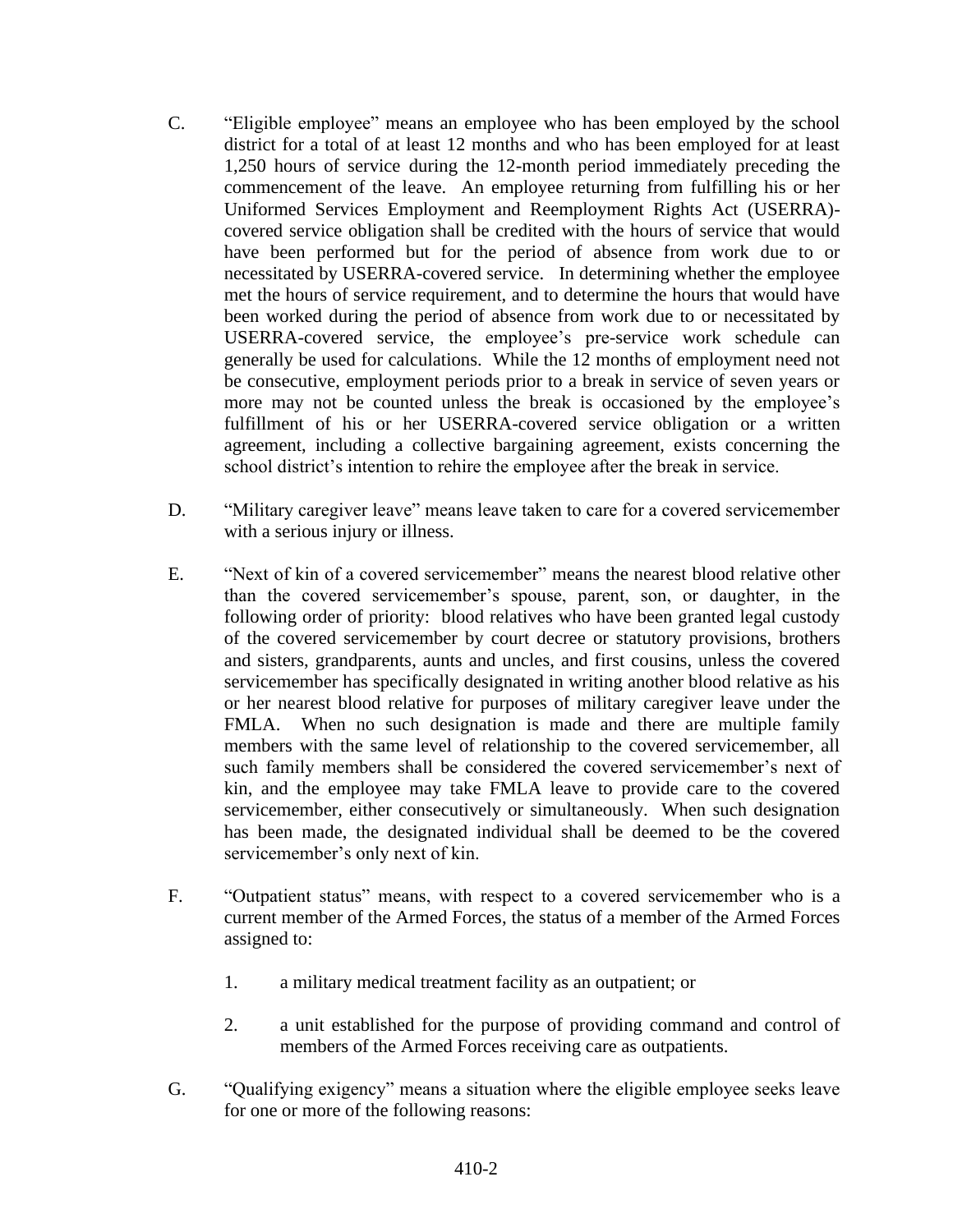- 1. to address any issues that arise from a short-notice deployment (seven calendar days or less) of a covered military member;
- 2. to attend military events and related activities of a covered military member;
- 3. to address issues related to childcare and school activities of a covered military member's child;
- 4. to address financial and legal arrangements for a covered military member;
- 5. to attend counseling provided by someone other than a health care provider for oneself, a covered military member, or his/her child;
- 6. to spend up to 15 calendar days with a covered military member who is on short-term, temporary rest and recuperation leave during a period of deployment;
- 7. to attend post-deployment activities related to a covered military member;
- 8. to address parental care needs; and
- 9. to address other events related to a covered military member that both the employee and school district agree is a qualifying exigency.
- H. "Serious health condition" means an illness, injury, impairment, or physical or mental condition that involves:
	- 1. inpatient care in a hospital, hospice, or residential medical care facility; or
	- 2. continuing treatment by a health care provider.
- I. "Spouse" means a husband or wife. For purposes of this definition, husband or wife refers to the other person with whom an individual entered into marriage as defined or recognized under state law for purposes of marriage in the state in which the marriage was entered into or, in the case of a marriage entered into outside of any state, if the marriage is valid in the place where entered into and could have been entered into in at least one state. This definition includes an individual in a same-sex or common law marriage that either: (1) was entered into in a state that recognizes such marriages; or (2) if entered into outside of any state, is valid in the place where entered into and could have been entered into in at least one state.
- J. "Veteran" has the meaning given in 38 U.S.C. § 101.

# **IV. LEAVE ENTITLEMENT**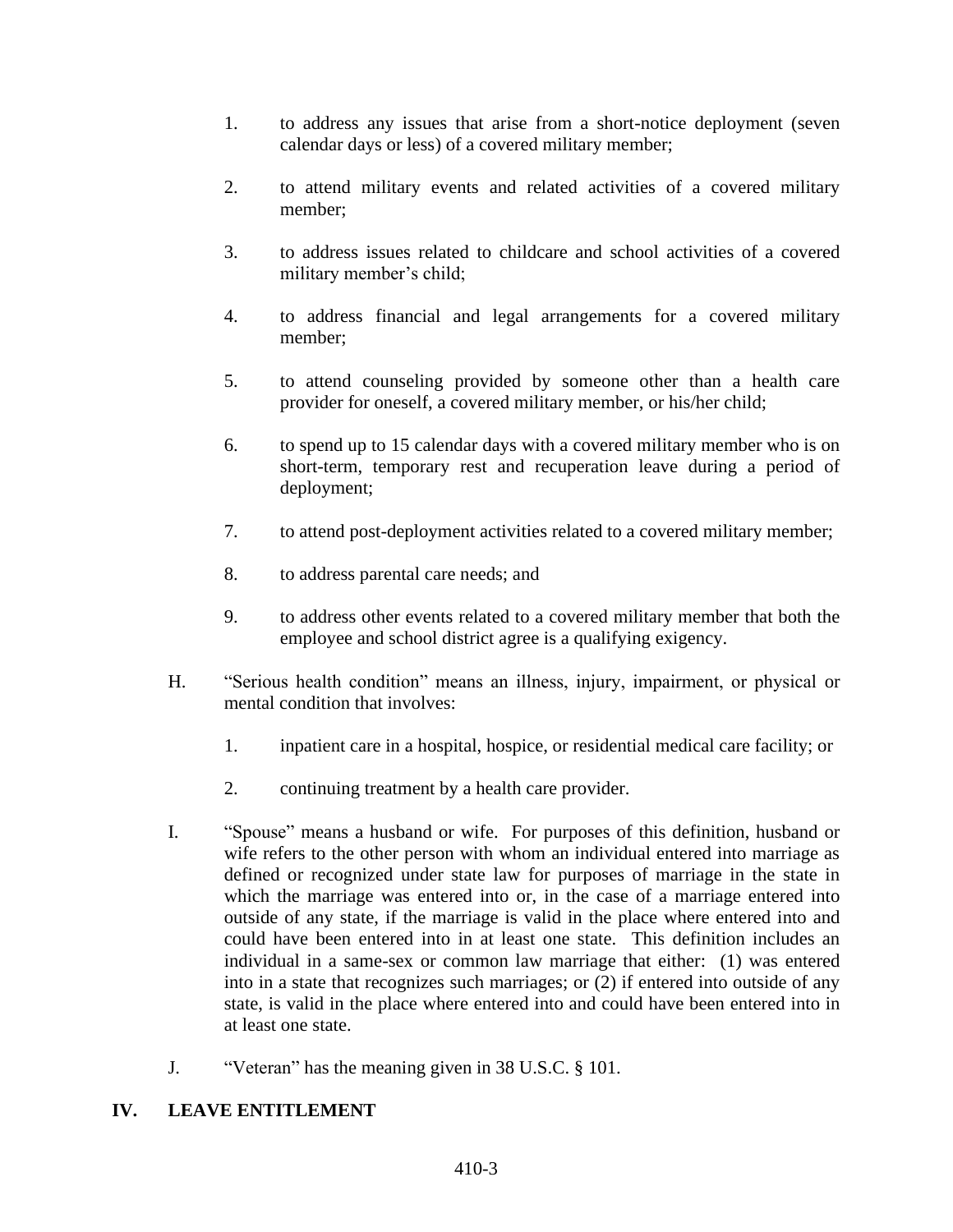# A. Twelve-week Leave under Federal Law

- 1. Eligible employees are entitled to a total of 12 work weeks of unpaid family or medical leave during the applicable 12-month period as defined below, plus any additional leave as required by law. Leave may be taken for one or more of the following reasons in accordance with applicable law:
	- a. birth of the employee's child and to care for such child;
	- b. placement of an adopted or foster child with the employee;
	- c. to care for the employee's spouse, son, daughter, or parent with a serious health condition;
	- d. the employee's serious health condition makes the employee unable to perform the functions of the employee's job; and/or
	- e. any qualifying exigency arising from the employee's spouse, son, daughter, or parent being on covered active duty, or notified of an impending call or order to covered active duty in the Armed Forces.
- 2. For the purposes of this policy, "year" is defined as a rolling 12-month period measured backward from the date an employee's leave is to commence.
- 3. An employee's entitlement to FMLA leave for the birth, adoption, or foster care of a child expires at the end of the 12-month period beginning on the date of the birth or placement.
- 4. A "serious health condition" typically requires either inpatient care or continuing treatment by or under the supervision of a health care provider, as defined by applicable law. Family and medical leave generally is not intended to cover short-term conditions for which treatment and recovery are very brief.
- 5. A "serious injury or illness," in the case of a member of the Armed Forces, including a member of the National Guard or Reserves, means:
	- a. injury or illness that was incurred by the member in the line of duty on active duty in the Armed Forces or that existed before the beginning of the member's active duty and was aggravated by service in the line of duty on active duty in the Armed Forces and that may render the member medically unfit to perform the duties of the member's office, grade, rank, or rating; and
	- b. in the case of a covered veteran who was a member of the Armed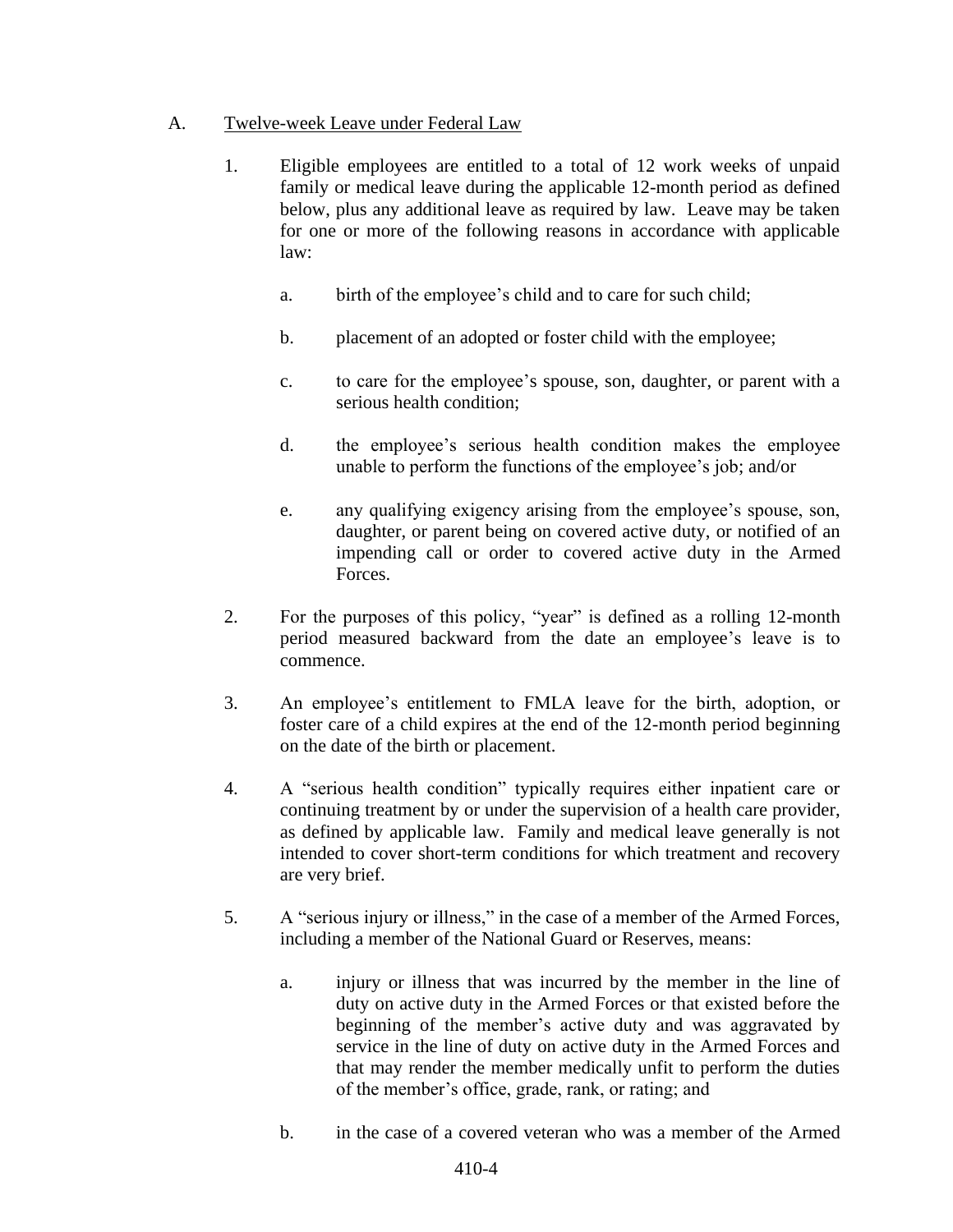Forces, including a member of the National Guard or Reserves, at any time, during the period of five years preceding the date on which the veteran undergoes the medical treatment, recuperation, or therapy, means a qualifying injury or illness that was incurred by the member in the line of duty on active duty in the Armed Forces or that existed before the beginning of the member's active duty and was aggravated by service in the line of duty in the Armed Forces and that manifested itself before or after the member became a veteran, and is:

- (1) a continuation of a serious injury or illness that was incurred or aggravated when the covered veteran was a member of the Armed Forces and rendered the servicemember unable to perform the duties of the servicemember's office, grade, rank, or rating; or
- (2) a physical or mental condition for which the covered veteran has received a U.S. Department of Veterans Affairs Service-Related Disability (VASRD) rating of 50 percent or greater and such VASRD rating is based, in whole or in part, on the condition precipitating the need for military caregiver leave; or
- (3) a physical or mental condition that substantially impairs the covered veteran's ability to secure or follow a substantially gainful occupation by reason of a disability or disabilities related to military service, or would do so absent treatment; or
- (4) an injury, including a psychological injury, on the basis of which the covered veteran has been enrolled in the Department of Veterans Affairs Program of Comprehensive Assistance for Family Caregivers.
- 6. Eligible spouses employed by the school district are limited to an aggregate of 12 weeks of leave during any 12-month period for the birth and care of a newborn child or adoption of a child, the placement of a child for foster care, or to care for a parent. This limitation for spouses employed by the school district does not apply to leave taken: by one spouse to care for the other spouse who is seriously ill; to care for a child with a serious health condition; because of the employee's own serious health condition; or pursuant to Paragraph IV.A.1.e. above.
- 7. Depending on the type of leave, intermittent or reduced schedule leave may be granted in the discretion of the school district or when medically necessary. However, part-time employees are only eligible for a pro-rata portion of leave to be used on an intermittent or reduced schedule basis, based on their average hours worked per week. Where an intermittent or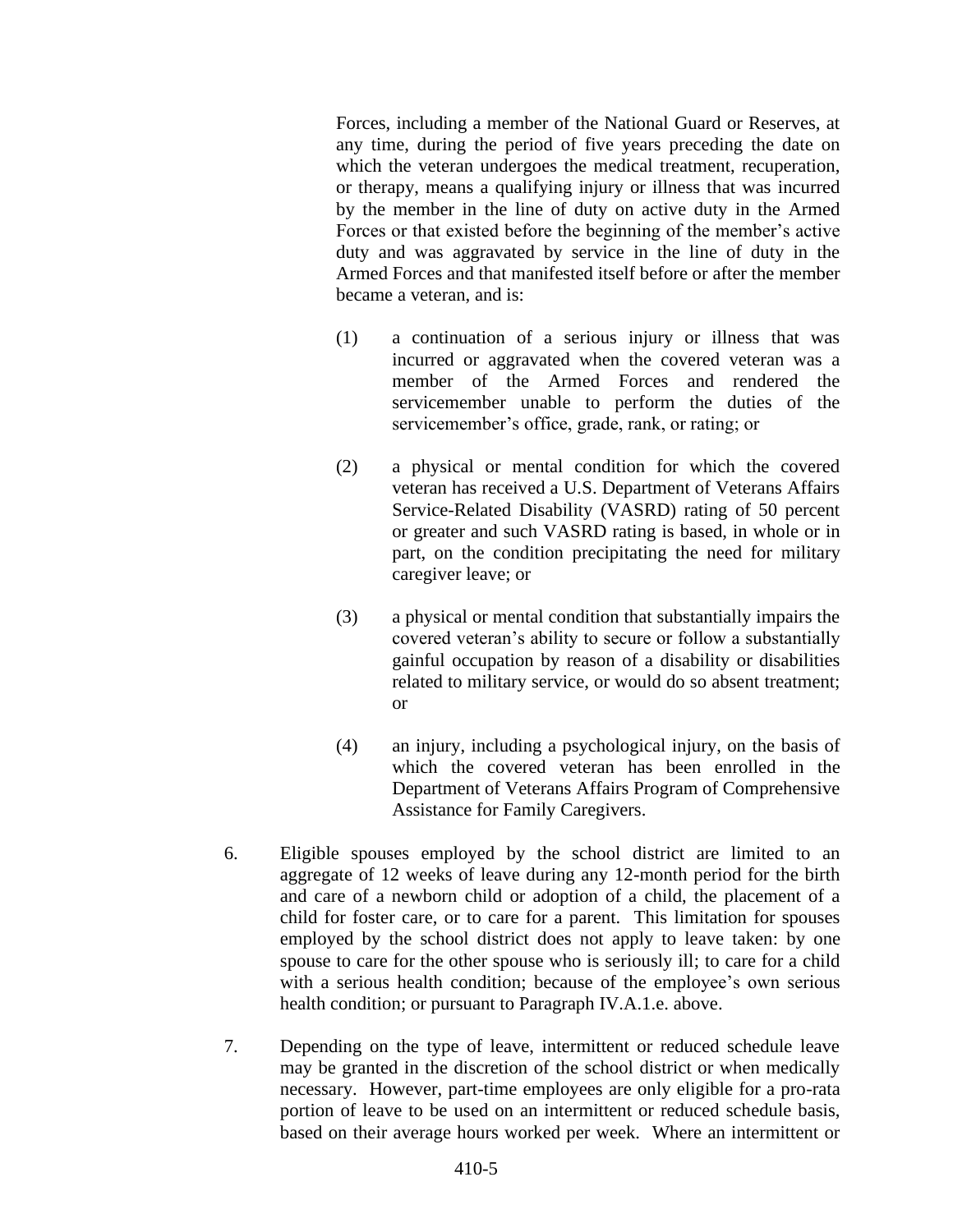reduced schedule leave is foreseeable based on planned medical treatment, the school district may transfer the employee temporarily to an available alternative position for which the employee is qualified and which better accommodates recurring periods of leave than does the employee's regular position, and which has equivalent pay and benefits.

- 8. If an employee requests a leave for the serious health condition of the employee or the employee's spouse, child, or parent, the employee will be required to submit sufficient medical certification. In such a case, the employee must submit the medical certification within 15 days from the date of the request or as soon as practicable under the circumstances.
- 9. If the school district has reason to doubt the validity of a health care provider's certification, it may require a second opinion at the school district's expense. If the opinions of the first and second health care providers differ, the school district may require certification from a third health care provider at the school district's expense. An employee may also be required to present a certification from a health care provider indicating that the employee is able to return to work.
- 10. Requests for leave shall be made to the school district. When leave relates to an employee's spouse, son, daughter, parent, or covered servicemember being on covered active duty, or notified of an impending call or order to covered active duty pursuant to Paragraph IV.A.1.e. above, and such leave is foreseeable, the employee shall provide reasonable and practical notice to the school district of the need for leave. For all other leaves, employees must give 30 days' written notice of a leave of absence where practicable. The failure to provide the required notice may result in a delay of the requested leave. Employees are expected to make a reasonable effort to schedule leaves resulting from planned medical treatment so as not to disrupt unduly the operations of the school district, subject to and in coordination with the health care provider.
- 11. The school district may require that a request for leave under Paragraph IV.A.1.e. above be supported by a copy of the covered military member's active duty orders or other documentation issued by the military indicating active duty or a call to active duty status and the dates of active duty service. In addition, the school district may require the employee to provide sufficient certification supporting the qualifying exigency for which leave is requested.
- 12. During the period of a leave permitted under this policy, the school district will provide health insurance under its group health plan under the same conditions coverage would have been provided had the employee not taken the leave. The employee will be responsible for payment of the employee contribution to continue group health insurance coverage during the leave. An employee's failure to make necessary and timely contributions may result in termination of coverage. An employee who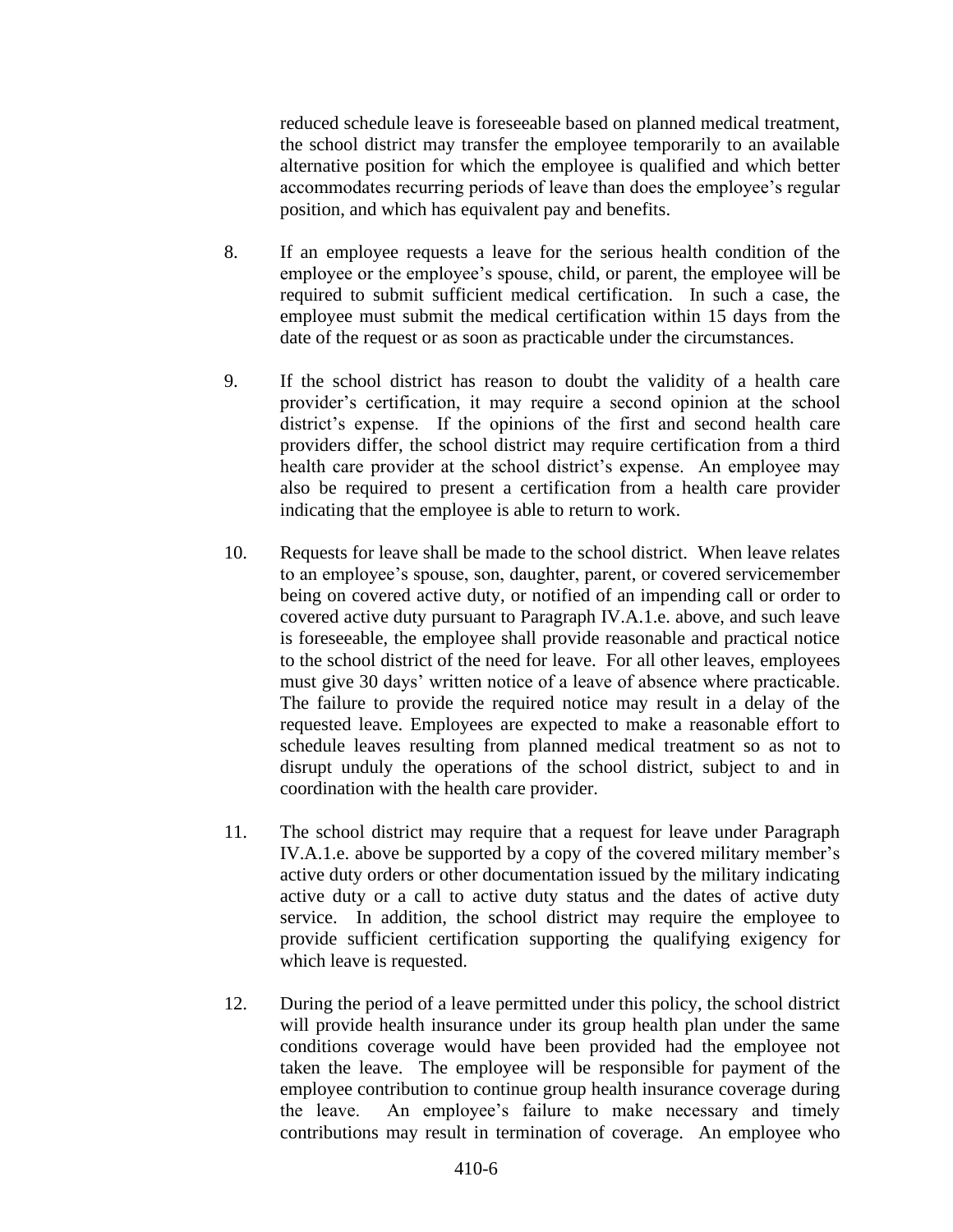does not return to work after the leave may be required, in some situations, to reimburse the school district for the cost of the health plan premiums paid by it.

13. The school district may request or require the employee to substitute accrued paid leave for any part of the 12-week period. Employees may be allowed to substitute paid leave for unpaid leave by meeting the requirements set out in the administrative directives and guidelines established for the implementation of this policy, if any. Employees eligible for leave must comply with the family and medical leave directives and guidelines prior to starting leave. The superintendent shall be responsible to develop directives and guidelines as necessary to implement this policy. Such directives and guidelines shall be submitted to the school board for annual review.

The school district shall comply with written notice requirements as set forth in federal regulations.

14. Employees returning from a leave permitted under this policy are eligible for reinstatement in the same or an equivalent position as provided by law. However, the employee has no greater right to reinstatement or to other benefits and conditions of employment than if the employee had been continuously employed during the leave.

#### B. Twelve-week Leave under State Law

An employee who does not qualify for parenting leave under Paragraphs IV.A.1.a. or IV.A.1.b. above may qualify for a 12-week unpaid leave which is available to a biological or adoptive parent in conjunction with the birth or adoption of a child, or to a female employee for prenatal care or incapacity due to pregnancy, childbirth, or related health conditions. The length of the leave shall be determined by the employee but must not exceed 12 weeks unless agreed by the employer. The employee may qualify if he or she has worked for the school district for at least 12 months and has worked an average number of hours per week equal to one-half of the full time equivalent during the 12-month period immediately preceding the leave. This leave is separate and exclusive of the family and medical leave described in the preceding paragraphs but may be reduced by any period of paid parental, disability, personal, or medical, or sick leave, or accrued vacation provided by the employer so that the total leave does not exceed 12 weeks, unless agreed by the employer, or leave taken for the same purpose under the FMLA. The leave taken under this section shall begin at a time requested by the employee. An employee who plans to take leave under this section must give the employer reasonable notice of the date the leave shall commence and the estimated duration of the leave. For leave taken by a biological or adoptive parent in conjunction with the birth or adoption of a child, the leave must begin within 12 months of the birth or adoption; except that, in the case where the child must remain in the hospital longer than the mother, the leave must begin within 12 months after the child leaves the hospital.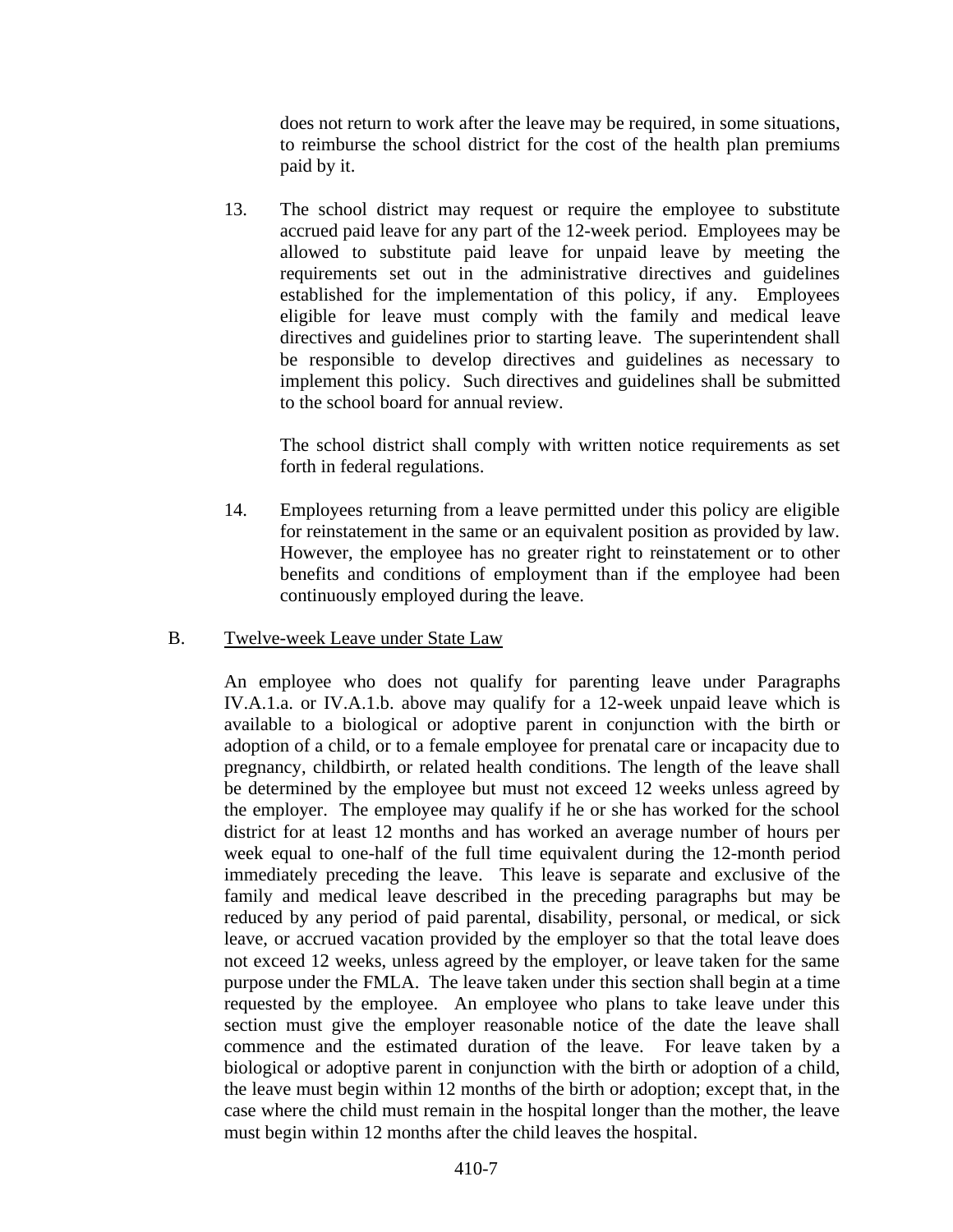# C. Twenty-six-week Servicemember Family Military Leave

- 1. An eligible employee who is the spouse, son, daughter, parent, or next of kin of a covered servicemember shall be entitled to a total of 26 work weeks of leave during a 12-month period to care for the servicemember. The leave described in this paragraph shall be available only during a single 12-month period. For purposes of this leave, the need to care for a servicemember includes both physical and psychological care.
- 2. During a single 12-month period, an employee shall be entitled to a combined total of 26 work weeks of leave under Paragraphs IV.A. and IV.C. above.
- 3. The 12-month period referred to in this section begins on the first day the eligible employee takes leave to care for a covered servicemember and ends 12 months after that date.
- 4. Eligible spouses employed by the school district are limited to an aggregate of 26 weeks of leave during any 12-month period if leave is taken for birth of the employee's child or to care for the child after birth; for placement of a child with the employee for adoption or foster care or to care for the child after placement; to care for the employee's parent with a serious health condition; or to care for a covered servicemember with a serious injury or illness.
- 5. The school district may request or require the employee to substitute accrued paid leave for any part of the 26-week period. Employees may be allowed to substitute paid leave for unpaid leave by meeting the requirements set out in the administrative directives and guidelines established for the implementation of this policy, if any. Employees eligible for leave must comply with the family and medical leave directives and guidelines prior to starting leave.
- 6. An employee will be required to submit sufficient medical certification issued by the health care provider of the covered servicemember and other information in support of requested leave and eligibility for such leave under this section within 15 days from the date of the request or as soon as practicable under the circumstances.
- 7. The provisions of Paragraphs IV.A.7., IV.A.10., IV.A.12., IV.A.13., and IV.A.14. above shall apply to leaves under this section.

# **V. SPECIAL RULES FOR INSTRUCTIONAL EMPLOYEES**

A. An instructional employee is one whose principal function is to teach and instruct students in a class, a small group, or an individual setting. This includes, but is not limited to, teachers, coaches, driver's education instructors, and special education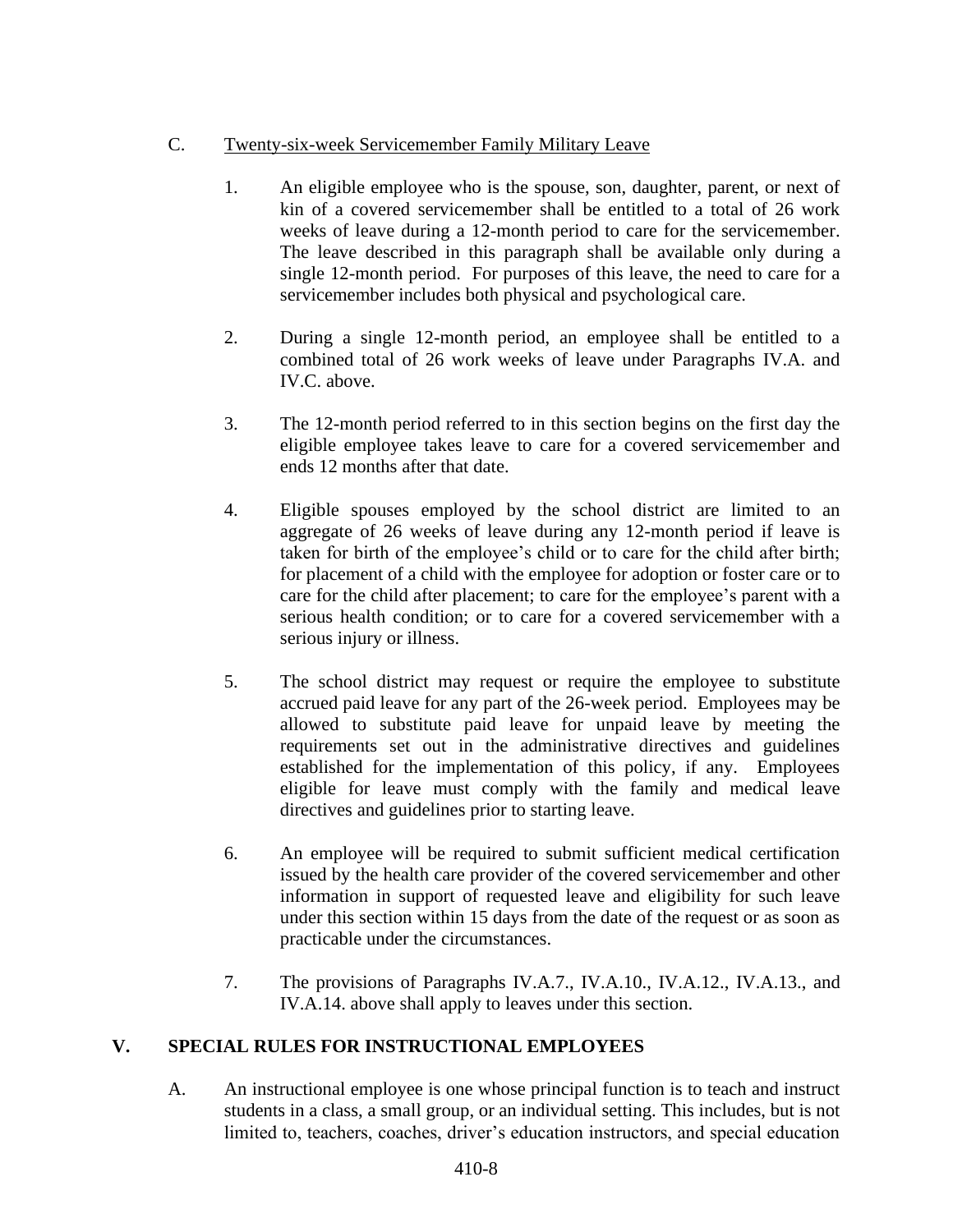assistants.

- B. Instructional employees who request foreseeable medically necessary intermittent or reduced work schedule leave greater than 20 percent of the work days in the leave period may be required to:
	- 1. take leave for the entire period or periods of the planned medical treatment; or
	- 2. move to an available alternative position for which the employee is qualified, and which provides equivalent pay and benefits, but not necessarily equivalent duties.
- C. Instructional employees who request continuous leave near the end of a semester may be required to extend the leave through the end of the semester. The number of weeks remaining before the end of a semester does not include scheduled school breaks, such as summer, winter, or spring break.
	- 1. If an instructional employee begins leave for any purpose more than five weeks before the end of a semester and it is likely the leave will last at least three weeks, the school district may require that the leave be continued until the end of the semester.
	- 2. If the employee begins leave for a purpose other than the employee's own serious health condition during the last five weeks of a semester, the school district may require that the leave be continued until the end of the semester if the leave will last more than two weeks or if the employee's return from leave would occur during the last two weeks of the semester.
	- 3. If the employee begins leave for a purpose other than the employee's own serious health condition during the last three weeks of the semester and the leave will last more than five working days, school district may require the employee to continue taking leave until the end of the semester.
- D. The entire period of leave taken under the special rules will be counted as leave. The school district will continue to fulfill the school district's leave responsibilities and obligations, including the obligation to continue the employee's health insurance and other benefits, if an instructional employee's leave entitlement ends before the involuntary leave period expires.

# **VI. OTHER**

A. The provisions of this policy are intended to comply with applicable law, including the FMLA and applicable regulations. Any terms used from the FMLA will have the same meaning as defined by the FMLA and/or applicable regulations. To the extent that this policy is ambiguous or contradicts applicable law, the language of the applicable law will prevail.